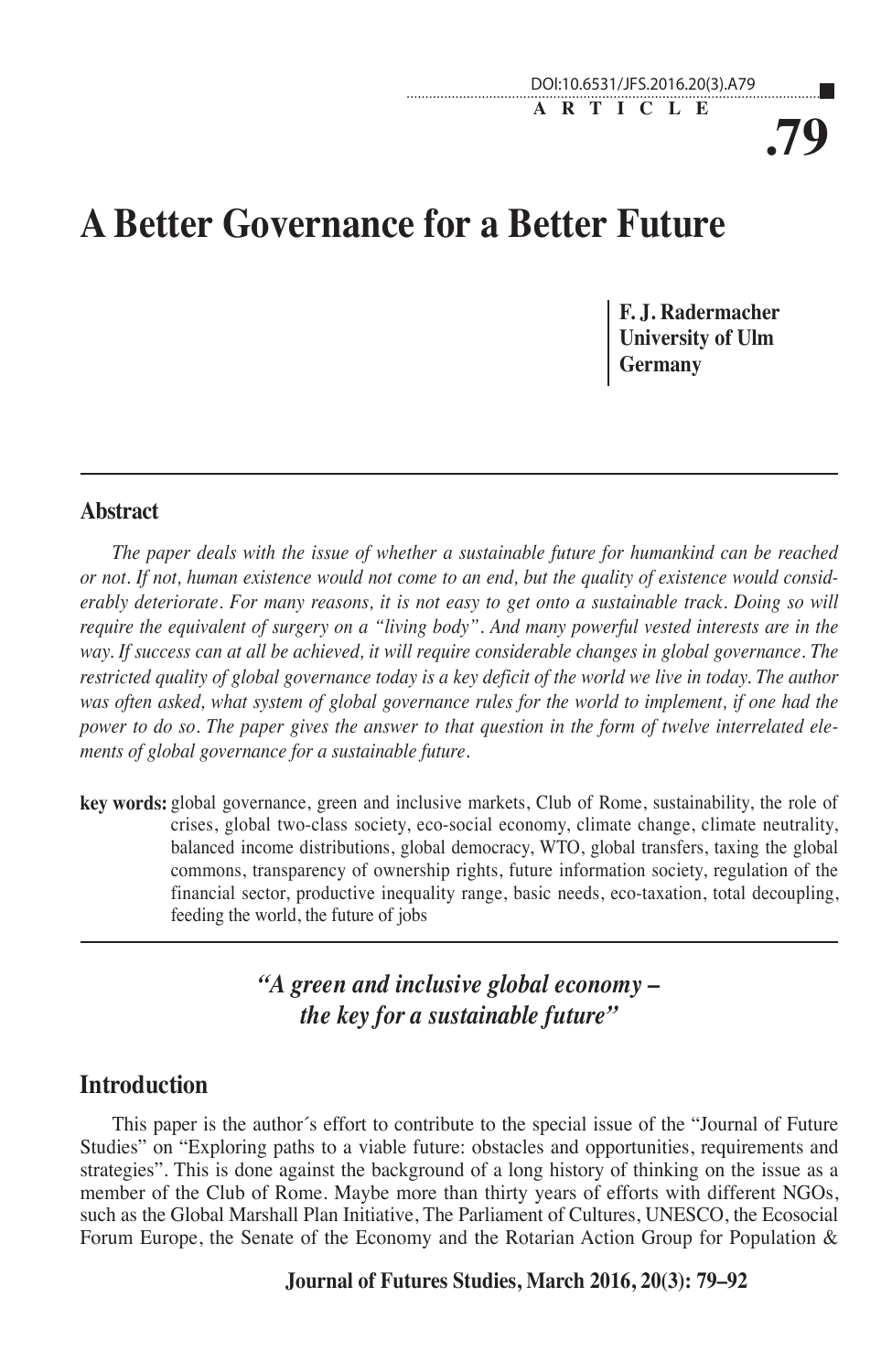Development, come together in this context. Cultural and ecological diversity, avoiding a climate catastrophy, human rights and world peace are issues addressed, as is the topic of democracy within globalization and the so-called "Trilemma of the modern world" (Radermacher, 2004a, 2004b; Radermacher & Beyers, 2011).

Changing things is difficult. We have to do "**open-heart surgery on a living body**", a human-technical superorganism – humankind, soon integrating ten billion people and maybe thirty billion intelligent technical components in the future internet of things. On top, this superorganism integrates assets worth maybe 300,000 billion Dollar (Piketty, 2014). If this gigantic "machine" gets into trouble, millions of people would starve and die.

Can anything be done? Yes, particularly at **times of great crises**, which often are **tipping points**. And crises will occur. This then is the moment of intervention. And one has to prepare for it long before the day arrives. Because others with other ideas prepare as well. Not all are up to sustainability and balance. Many want a **global two-class society**, getting rid of the middle class. Maybe, if things go totally wrong, we may even end up in an **ecological catastrophy**.

How can one get to a better future  $-$  if we will make it at all? This is the question of this special issue on "Exploring paths to a viable future: obstacles and opportunities, requirements and strategies".

In the Club of Rome argumentation, we have to concentrate on two lines of interventions: On the one hand, **change the rules** of global political governance, above all economic governance. E.g. prices have to tell the truth – ecologically and socially. Among others, this deals with the internalization of external cost. For this to happen, **markets must be green and inclusive (eco-social)**, not just free or unregulated. On the other hand, it is about ideas that guide people, it is the "fight" for the words and, via words, for the **brains and spirits of people** (Lakoff, 2004). For instance, people should urgently understand that free markets are not free, e.g. the wording is a trick to **disguise reality**. Because they are only free for the most powerful actors to have their will, while the great majority of people will loose large parts of their freedom exactly because of this.

Against this background, it is interesting to see what changes, positively, have happened since the world financial crises. This is by far not enough change, but still much more than reasonably could have been expected.

To list a few points:

For those arguing for an **eco-social economy**, it was encouraging to see how the international orientation in economical issues changed since the world financial crises in 2007/2008. OECD, IWF and World Bank as well as the UN side now talk about the necessity of **green and inclusive markets** and green and inclusive growth.

That means that the dominance of the philosophy of free markets did come to an end. Concerning a world climate contract, that is envisioned for 30 November to 11 December 2015 in Paris, the states of the world did already agree on a socalled **Green Climate Fund** of at least 100 billion US-Dollar a year which the fully developed countries would have to fill up every year from 2020 on. This money is designated to support developing countries activities for mitigation, concerning climate protection, but also adaptation to the climate change already ongoing. This is an important new element of financial transfers from the fully developed countries to the other countries, particularly taking into account that the total volume of so-called **Official Development Assistance** (ODA), that means financing of cooperation and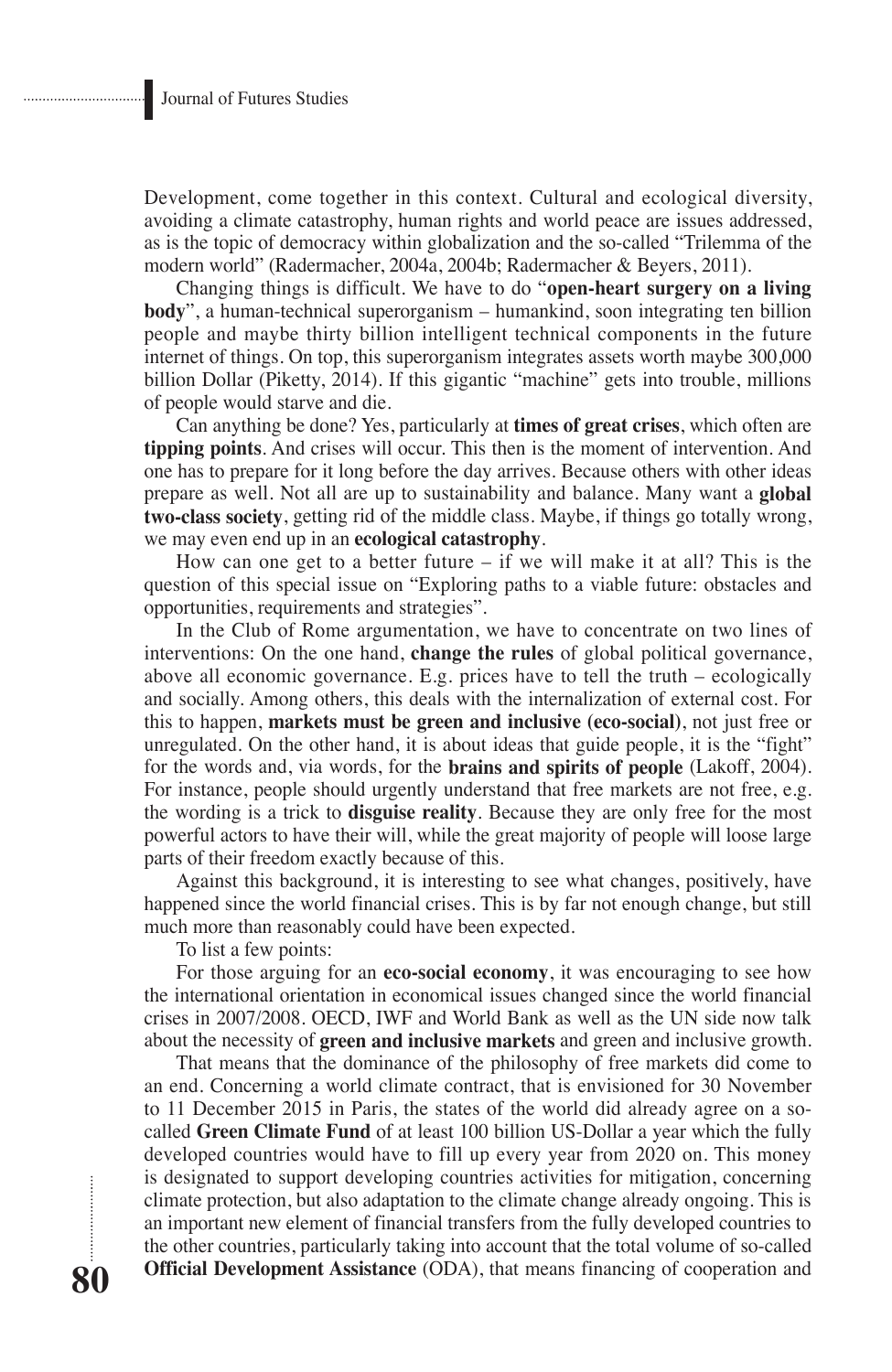development, at the moment is (only) 135 billion US-Dollar a year, much less (not even half) than the 0.7 percent aim would mean, that is aimed at for many years on the UN level.

On the OECD/G20 level also by now the principle of **automatic data exchange** between banks and financial authorities has been agreed upon for about 50 states. Switzerland and others have modified the business model to a considerable extent.

The OECD also discusses the necessity of **balanced income distributions**, if economic well-being and sustainability is the aim. It also informs the rich countries to an opening gap in distributional issues and points at the negative consequences to be expected from this trend of opening gaps for the economical performance of those countries. With its consequent argumentation, the OECD has contributed to the introduction of a **minimal wage in Germany**.

Balance of income distribution, which is a very important concern for the ecosocial movement / the movement for green and inclusive markets, is also one of the parameters in the sustainability index of the OECD, which is the **Better Life Index**.

Finally, the EU not only is continuing its work on the harmonization of the taxing basis of companies, now, finally, they also talk about minimal levels of taxation. The eco-social agenda has made considerable progress.

Against this background, we now ask what to do for the future. The author was asked many times what systems of rules he would implement globally, for a sustainable future, **if he had the power to do so**. This paper gives such a system of rules. In doing so, it takes into account early work on "Weltinnenpolitik" (von Weizsäcker, 1964), the "Earth Charter" (The Earth Charter, 2008) and on "Global Ethos" (Küng, 2012), as well as work, dealing with a better Global Governance (Daly, 2005; Frey, 2008, von Weizsäcker, 1997). We will also take into account an issue not so familiar to many people working for sustainability. It is connected with the author's background as a professor for artificial intelligence. The issue is new developments in information technology, always more powerful machine intelligence, new approaches in big data and analytics, which, eventually, may lead to what is called singularity. As a consequence, millions of present-day highqualified jobs, leading to high incomes, might be lost to intelligent machines (Brynjolfsson & McAfee, 2014; Mayer-Schönberger & Cukier, 2013). We at FAW/ n are presently working on these issues in an OECD project "The Role of Data in Promoting Growth and Well-Being" - Big Data and Analytics – What are the Perspectives?

### **A governance structure for a sustainable future**

The governance structure proposed in this paper deals with twelve issues, many of which have been addressed by other authors and/or fora in one form or another. These twelve fields of intervention concern the three dimensions of sustainability, e.g. the economic, the social and the environmental side with three subcategories each. Integrating all is the topical group "Global governance", with which we start. The three elements of this integrating umbrella interfere with all nine other subcategories considered. Note that in this paper, the aim is not only to propose something or to ask that something has to be done, such as to protect the Global Commons or to finance social security systems, globally. No, there is also named the responsibility for those issues and corresponding sources of financing. Actually, **responsibility**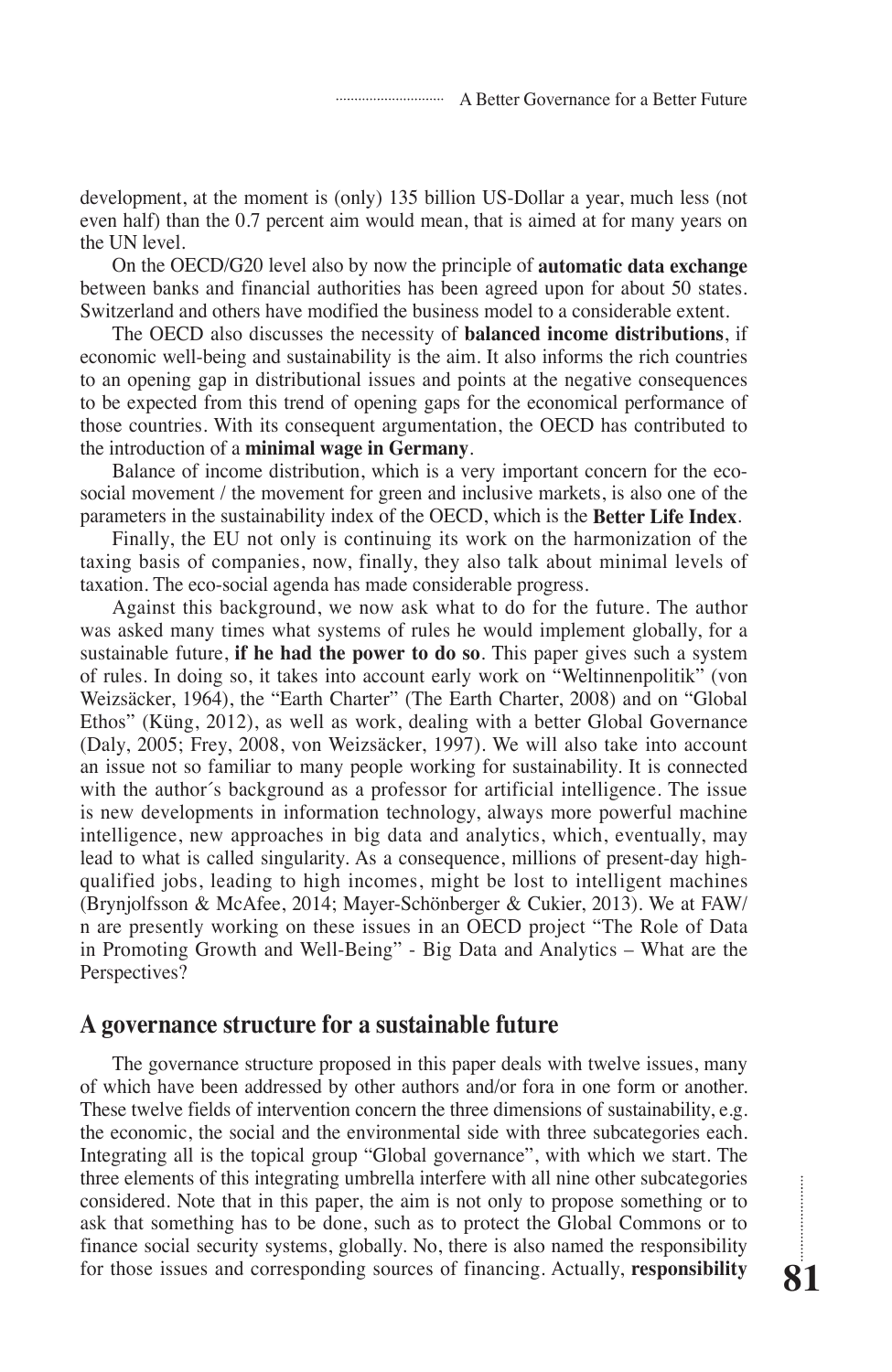**and financing** are most crucial (and insufficiently addressed) issues of governance in today´s global politics.

Note that after dealing with the twelve issues, we will describe the connection to other proposals for a better world, not mentioned in the governance structure, such as the issue of total decoupling or a circular economy. The relations are very close, those issues are closely connected with the governance issues discussed, but this may not be obvious to all readers at first sight. What is obvious is that an **ordoliberal approach** is taken. That means, that societal, e.g. political interventions have their place on the level of the framework conditions of the market system, not on details of e.g. technology paths. So, markets are the drivers for innovations, but the social and ecological regulation of the markets, i.e. via **eco-taxation** (Daly, 2005), is an essential issue to indirectly influencing the market place, particularly to incorporate ecological and social aspects into the price structure of markets, in particular global markets. This is **to stir innovation in the right direction** and to force changes in behaviour and consumption patterns of people.Of course, all that is closely coupled with the political system, which here concerns, in particular, the **future of global governance**. The lines followed are supranational or multilateral contracts or agreements. The nature of the required contracts have somehow the flavour of a world that is ruled via a **global democracy** (Bummel, 2005; Kauppi, Leinen, Watson & Onesta, 2007; Schwartzberg, 2012), something not feasible for a long time, but hopefully possible at some point in the future. This concerns the important issues of **much more cross financing** of developing countries and the correspondent general acceptance of (**development-state dependent**) **standards** which is the line democracies usually care for, but the world up to now not follows. Elements of this kind are incorporated into the twelve governance categories presented.

# **I. Global Governance**

### **(1) Integrate global regimes**

*Integrate UN rule sets, WTO ruling and world financial market rulings into one coherent Global Governance regime (including co-financing). This should follow the principle of subsidiarity and favour a green and inclusive economy, human rights, a world-democratic perspective and a sustainable development.*

The author has for a long time argued that the world of today is essentially governed by three sets of rules, in some sense three "different United Nations" (Radermacher, 2004a, 2004b): First, concerning peace, culture, social issues and others and quite weak in implementation, this is done via the **UN system**, based on participation of all 193 states. Second comes the area of trade, intellectual property rights and others done via the **WTO** (with 161 states participating), and third, there the financial sector, building on institutions such as the **International Monetary Fund**, the **World Bank** or the **Bank of International Settlements**, Basel, with some 188 states participating. Those three systems contradict each other in important aspects, e.g. the systems are not compatible. There is also no political or legal place to make it then consistent. In particular, one system, viz. the WTO, allows child labour or environmental destruction as part of supply chains, while another one, viz. the UN, may forbid this. These contradictions could be overcome, but that would require a system of massive cross funding. Rule 1 aims at implementing the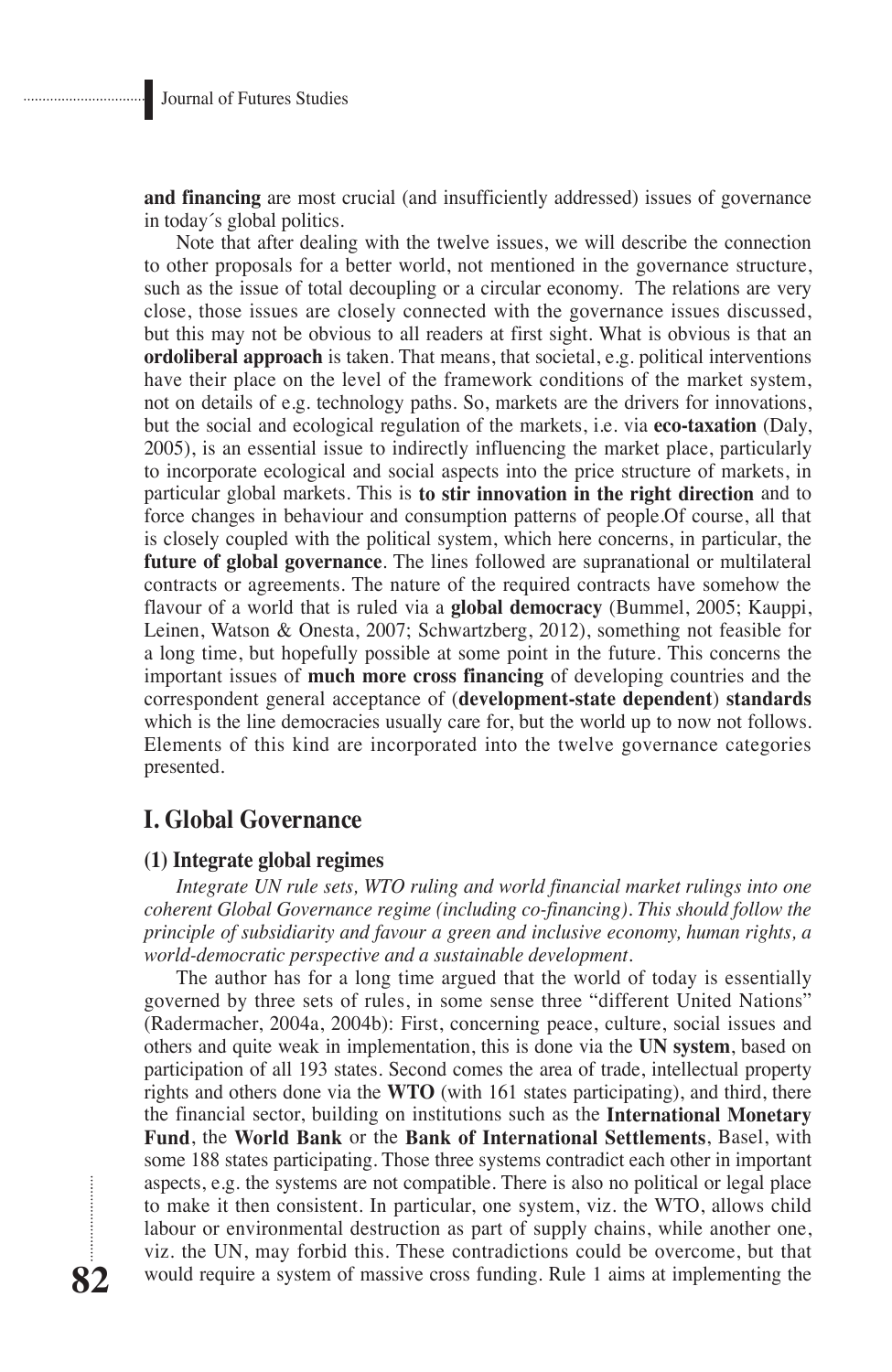binding together of the three regimes described in a way that puts human rights into the centre, makes the WTO and the financial sector to some degree responsible for implementing human rights and using the instrument of cross funding from rich to poor to make this practically possible (Radermacher, 2004a, 2004b).

### **(2) Protect cultural diversity**

*Protect cultural diversity (also against economic forces favouring uniformity).*

Cultural diversity is seen as a major asset for humankind. The states of the world agreed on protection of cultural diversity in an UN Convention on the topic. The message: Cultural diversity should be promoted. This means, in particular, that economically weaker states associated with certain cultures may need extra support, maybe also **some protection**. Free market rules should not endanger cultural diversity.

### **(3) Develop the information society with great care**

*Take care for strict data security, generate much less data with a personal identity link, control machine intelligence, govern the internet (and the upcoming internet of things/entities) in the interest of humankind, e.g. promoting a global governance favouring human rights and green and inclusive markets.*

We are on the route to Big Data and the Internet of Things, binding together eventually 10 billion of people and many times more billions of intelligent software systems. There are huge chances for a better future in that (OECD, 2014), but also big dangers, e.g. that humans may become **totally transparent**. On this way, there might be a loss of individuality and democracy. To change this will require a different approach to the basic architecture of corresponding software systems. Data on transactions and activities must be decoupled from full personal details as far as possible and exchange of information has generally to be **encrypted**. There is a lot to do. But total transparency is not the only problem ahead. Another issue concerns possible losses of hundreds of millions of decent jobs of today to intelligent machines without the creation of alternative new jobs. We have to be careful not to come to a **global two-class society**. In the proposal, this is prevented by caring politically for a reasonable distribution of income – if needed, independent of people having a job. This means to stay within the so-called **efficient inequality range** (Herlyn, 2012; Kämpke, Pestel & Radermacher, 2003; Kämpke & Radermacher, 2015). Also, we have to be careful with the level of intelligence we eventually allow to technical systems. We have to control them, not – eventually – they us.

# **II. Economics and the financial sector**

#### **(4) Make property transparent and responsible**

*Make property (via catasters) and financial transactions (via documentation) transparent to the (international) taxation and financial authorities. Take care for all property taking social responsibility. No legal protection for intransparent property ownership and for intransparent financial transactions.*

Social inequality and distributional issues of income and property are of highest importance for our future. Stiglitz (2012) and Piketty (2014) are mentioned as major references. Note that caring for equal opportunities – which have never been reached – is important but not alternative to caring for balance and no pretext for not caring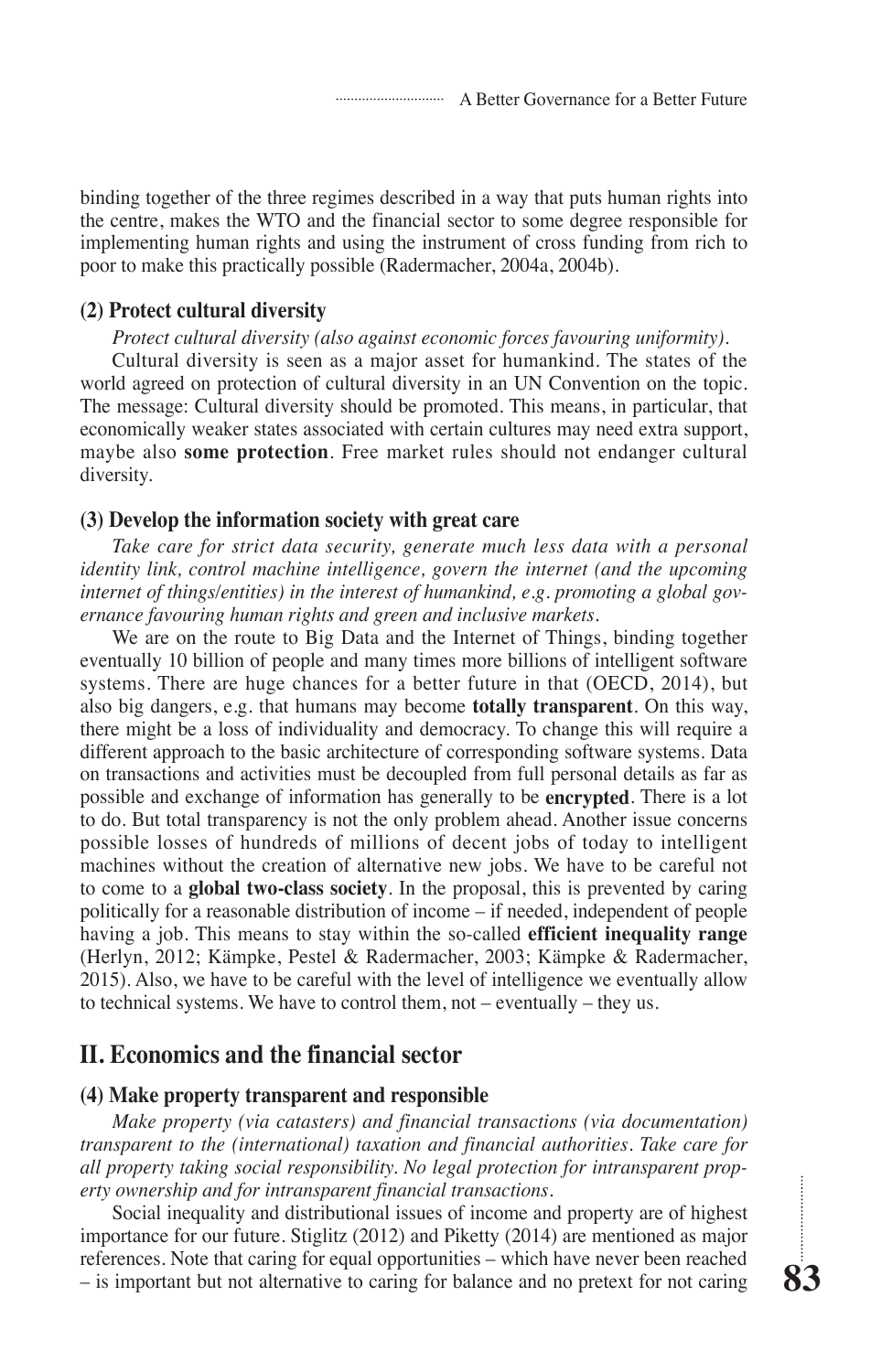for balance. Note that it is easily seen that inequality of wealth is much greater than inequality in income. Also, if property is too much concentrated, returns on property are high and growth is little, always more income will go to the few (the 1 percent) that holds most of the assets. This will then add to increase of imbalance of income. This is described in detail in Piketty´s work.

Half of global assets is buildings. Usually, property rights concerning buildings are documented quite strictly. For the other half of assets that is not in general the case. The proposal here is the one going back to Piketty (2014) and Zucman (2015) to give legal protection to property only to the extent that property is registered in cadasters accessible to state authorities. That might be restricted to properties up from a certain size, not to interfere too much with ordinary life.

Once we know, who is the owner of something, we can put full responsibility to him to deal with property in a way that also helps the general well-being – as it is asked for explicitly in the German constitution, that builds on the experiences with World War II and the years before the war. If ownership is transparent, insider issues could be checked much better than today. In particular, the taxation issue can much better be dealt with if ownership is known to public authorities as if it is not. Of course, transference of property, including inheritance and gifts, need then also an adequate regulation. Again, this may be restricted to transfers or heritage above a certain threshold. Note that property need only be fully transparent to respective legal bodies, not to the society in general. The same is true for all transactions and transaction systems, in particular in the **financial sector** (Solte, 2007; Zucman, 2014).

#### **(5) Create a global antitrust body**

*Create a global antitrust body / avoid companies to become too big and too powerful.*

This is an obvious need and concerns a big deficiency of today´s global markets. Antitrust regulation is an old requirement, even by most market-radicals. It works against monopolies and oligopolies.

This has to be managed on the global level, where huge monopolies or oligopolies are now commonplace. There are great deficiencies today concerning this important issue. A consequent antitrust approach could be combined with legal requirements that make it impossible for companies to become **too big**. Not only too big to fail, but also to big to be acceptable for society.

### **(6) Regulate and tax the financial sector consequently**

*Implement a strict regulation of the global financial market / control "wrapping" / dry off tax havens / make aggressive tax avoiding schemes impossible. Build on current G20/OECD work on these issues.*

The financial sector is of utmost importance for the well-being of societies. It has a big influence on distributional issues and indirectly on politics (Atkinson, 2014, 2015; Piketty, 2014). In particular, **taxation of cross border activities** has to be dealt with carefully. Such regulations, as they are now discussed on the OECD / G20 level, have to be extended. Aggressive tax planning must be totally prevented. It is good that there are now decisions on information exchange between financial and tax authorities and banks of some 50 OECD countries. This has to be further extended. Nice is the intention of the EU, now not only to harmonize the corporate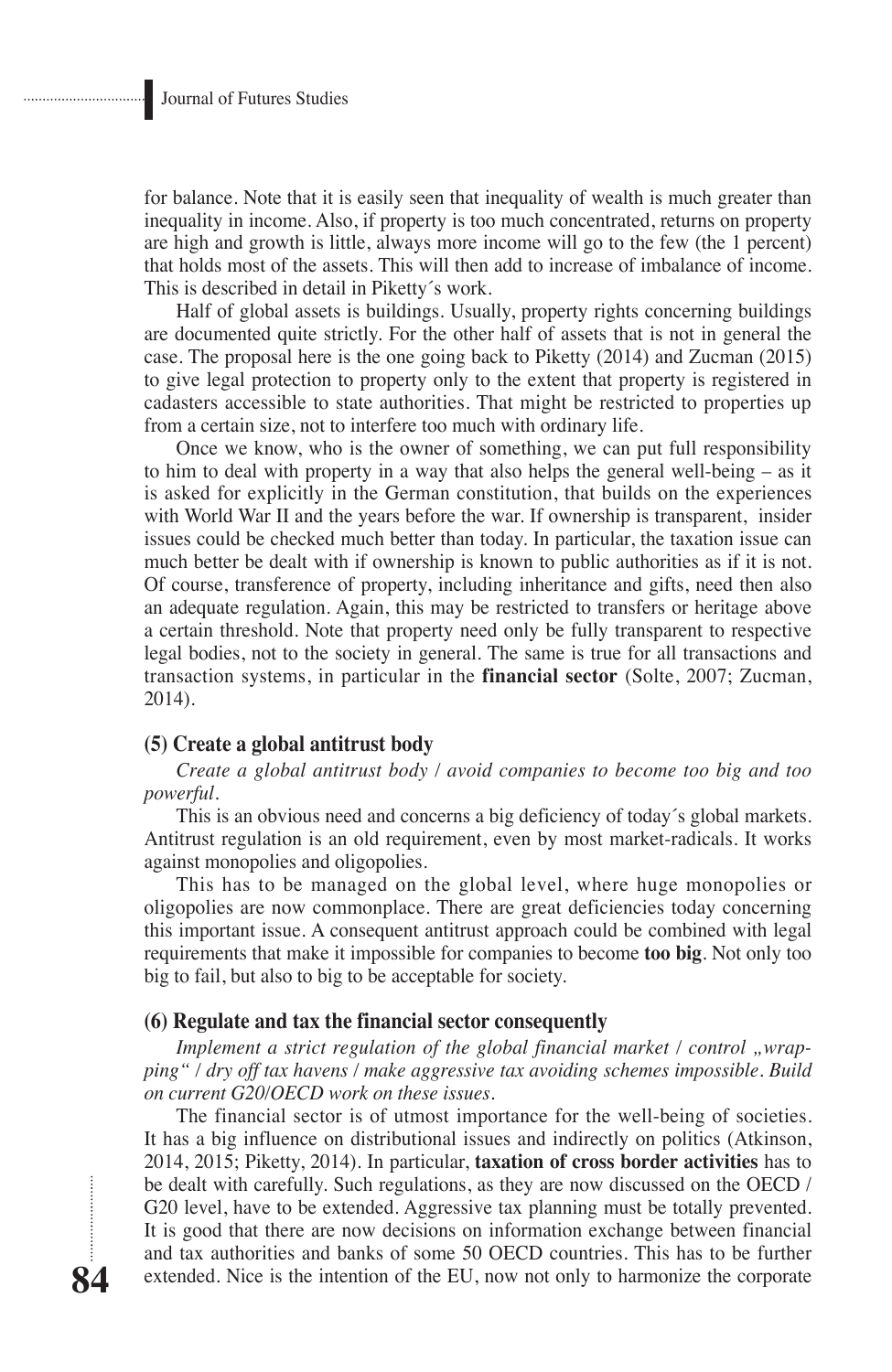tax base, but also to implement **minimal levels of corporate taxation**. Part of a future governance should be, that new financial instruments need control and an official allowing before they are allowed to be brought into the market. Because such new instruments might be toxic  $-$  as we saw in the last big financial crises in 2007/2008. As Warren Buffett put it: "Derivatives are financial weapons of mass destruction, carrying dangers that, while now latent, are potentially lethal" [http:// www.berkshirehathaway.com/letters/2002pdf.pdf].

# **III. Social Balance**

#### **(7) Societies should care for balanced income distributions**

*Care for a proper balance of the distribution of income and of property (stay within in the productive inequality range). Deal carefully with mean and median values. Go for a proper, progressive taxation of income, property, heritage.*

For the future, ranges of desirable spectra concerning the distributions under debate have to be fixed, separately for the area of income and the area of property. This has been an active research field of the author and his co-workers for many years (Herlyn, 2012; Kämpke, 2009; Kämpke, Pestel & Radermacher, 2003; Kämpke & Radermacher, 2015; Radermacher & Beyers, 2011). We can also build on the work of Piketty, Stiglitz and others (Atkinson, 2014, 2015; Piketty, 2014; Stiglitz, 2012; Zucman, 2015). Wanted are distributions that belong to the socalled efficient inequality range. In this area, we find now the OECD states, among them the USA as a border case on the edge to too much inequality, the Northern Europeans as the best working examples for achievement. The constraints put onto the economic systems have to care for the right balance over the next decades, globally and on the level of states, where, today, the global picture is the most negative one (**Global Apartheid**).

The issue is closely connected with the topic of **(progressive) taxation**, also taxation of cross national economic activities. It also will have to deal with **inheritance tax and gift tax**. Very important in this context is dealing with the **Global Commons**, their protection, the taxing of their usage on the UN level. This will, on the one hand, **internalize external cost** into the market, because prices "tell the truth" and "stealing" on the Commons will be stopped. On the other hand, it will make the money available on the UN level to **cross-fund** global societal security, e.g. via **social insurance**, but also for the preservation of rain forests, protection against climate change, incentivating a green economy. This must be organized coherently and should avoid opportunities for rent-seeking and corruption. A big issue in this context is a possible future with **intelligent software systems** replacing many highly qualified people in well-paid jobs without replacement via new types of work (Brynjolfsson & McAfee, 2014; Mayer-Schönberger & Cukier, 2013). Via the need to have balanced income distributions, taxation will eventually reach intelligent machines and robots in such a dimension that the financing of all people in a decent way stays possible, whatever the demand for work by humans will be.

### **(8) Implement social security systems, globally**

*Implement social security systems, worldwide and co-finance them (including a Global Marshall Plan).*

This is a very important issue, one of the biggest deficit areas in the present

 $\vdots$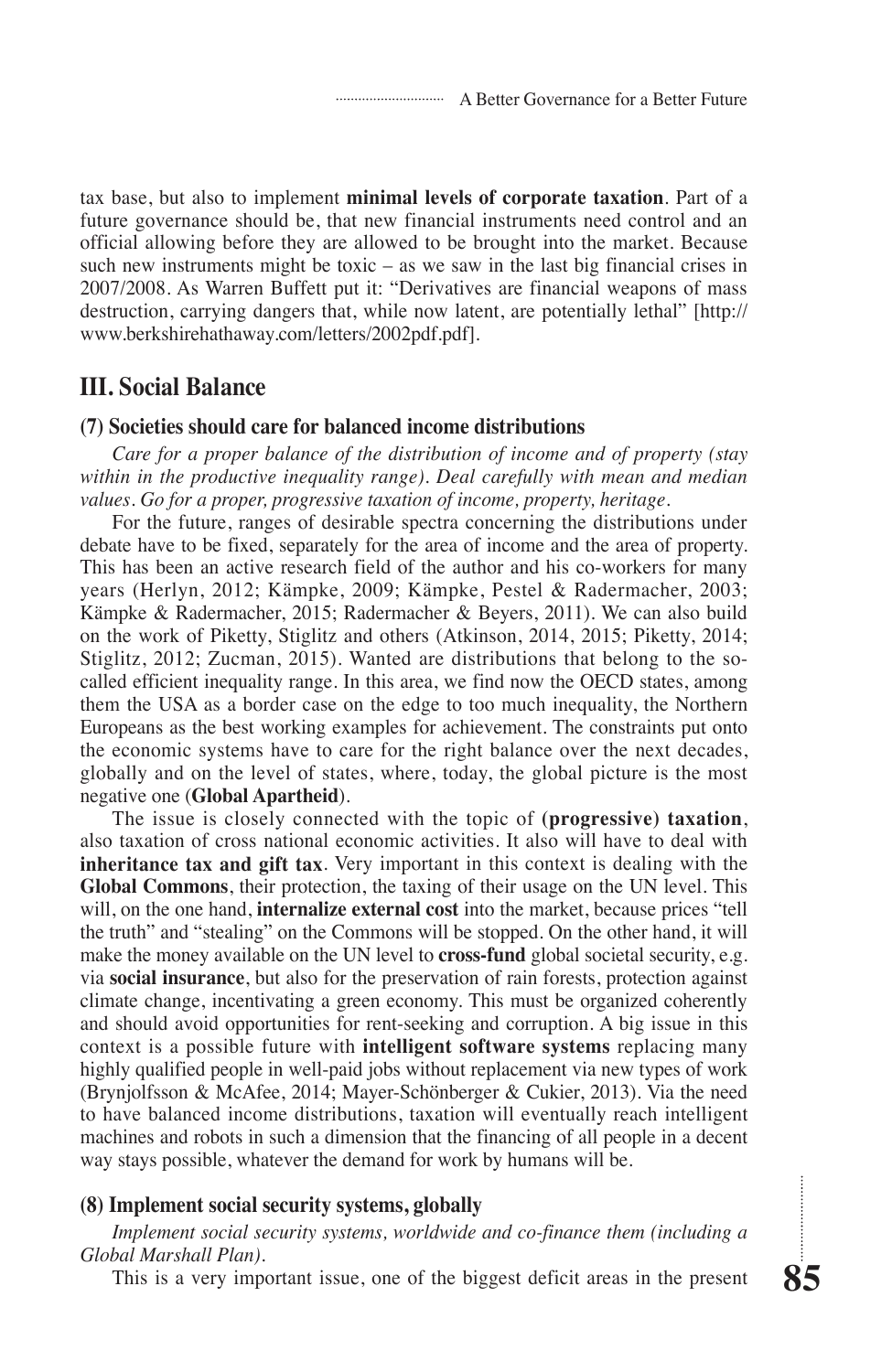system. We will need **social security systems** everywhere in this world. Everybody should eventually have a decent income, also access to basic healthcare, basic pension etc. All these concerns need **massive co-financing**. This will partly come from taxing the use of Global Commons. The approach incorporates the idea of a Global Marshall Plan. The Green Climate Fund, presently required for a global climate regime – if it comes – is of that character (Radermacher, 2013a).

### **(9) Responsibility of the states for all basic needs**

*The states on their territory and all states together for the world have the responsibility for issues related to basic needs, infrastructure for all, care for health and education systems and social security. In particular, guarantee a minimum daily allowance for every human and overcome hunger, once and for all. Involvement of the private sector in caring for basic needs is possible, but only under adequate regulation, leaving untouched the final responsibility of politics for the delivery of all basic services.*

Part of the responsibilities of governments is basic services, is to deal with **basic needs**. It is partly financed via taxation, including taxation of the Global Commons. This is not just an issue of free markets and the question who can pay for a service and thus finance it. Instead, **basic services are required for all** and they have to be paid for from taxes in general. With this, politics stays in obligation and responsibility – on the level of states, but, hopefully, in the future also globally. This directly corresponds to a global responsibility of caring fpr human rights on an **individual level,** in general. Requirements concern basic infrastructures, particularly water, energy, traffic, access to internet services etc., but also caring for needed facilities in case of **illness**. Of particular importance is **basic education** for all around the globe as a public responsibility of the states, but also of the world community as a whole. Note that this formulation goes far beyond the extremely soft requirements of e.g. the Millennium Development Goals and its envisioned successors, the **Sustainability Goals 2015-2050**.

Services may be outsourced to private actors – but organizing them it with companies owned by municipalities and the states is also o.k. And if services are privatized, contracts must make sure that the final responsibility concerning fulfilling those basic needs stays with politics.

# **IV. Environmental Issues**

### **(10) Make the UN responsible for all Global Commons**

*Protect consequently the environment and all critical resources. Increase considerably the financial power of the UN level. In particular, care for and tax the use of all Global Commons, appropriately. Use this money for co-financing international concerns. Also, add democratic elements to the international political level. Start with a parliamentary assembly at the United Nations.*

The UN must be strengthened. According to (1), it has to be consistently combined with markets and with the financial sector. On the long run, a **worlddemocratic dimension** has to be added (Bummel, 2005; Kauppi et al., 2007; Schwartzberg, 2012). International care for the global commons, including the atmosphere as a sink for greenhouse gases, the oceans, the arctic and outer space and again the atmosphere as the basis for all kind of communication processes is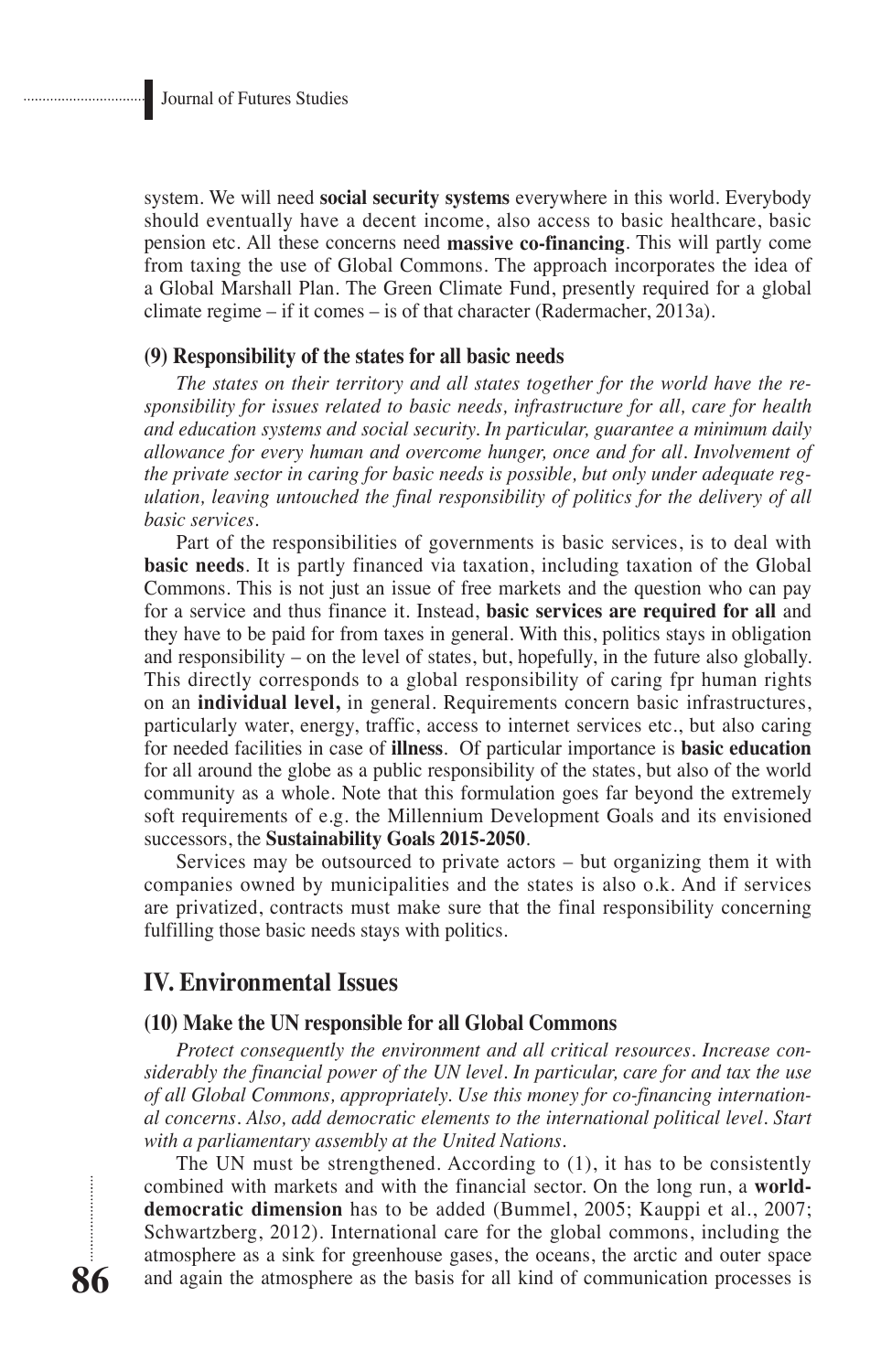urgently required. The UN must have a much stronger role in all this. Responsibility in dealing with the global commons has to be enforced. That also means a reasonable pricing (**eco-taxing**) for using those commons. This will generate an income on the international level that should be available to the international governance system for needed transfers and financing. A special area is **climate**, e.g. solving the climate problem, which is closely connected with a new energy system (Radermacher & Beyers, 2011; Radermacher, 2013a). Financing aspects concern mitigation as well as adequate adaptation to climate change. On the long run, we need a **new energy system** that is available everywhere, cheap, environmentally friendly and climate neutral.

#### **(11) Protect biological diversity**

*Protect biological diversity, preserve important biological sites and regions, above all rain forests. Pay for protection.*

Biodiversity is of big importance for our future and a core issue of sustainability. It implies responsibility of the global community for biodiversity in general and for all kind of important and critical biotopes, among them and above all, **rainforests**. These biotopes have to be strictly protected. Of course, the world community will also have to pay/compensate the owners properly for offering this kind of protection and services to the world. This will partly become possible via taxing the use of the Global Commons, as described.

#### **(12) Solve the climate issue**

*Solve the climate problem / limit global CO2 emissions accordingly / create new energy technologies / promote voluntary climate neutrality of the private sector / invest massively into biological sequestration (global reforestation programmes / enhancement of agriculture) / co-finance needed technological developments and the transition to a post-carbon energy system. Fill the promised green climate funds of at least 100 billion US-Dollar a year. This is to support countries in development in climate-related fields of action.*

The climate issue is one of the greatest challenges we face. The atmosphere is a crucial Global Commons, **essentially unregulated**. It is the deposition sink for  $CO<sub>2</sub>$ , but it is under "stress".  $CO<sub>2</sub>$  emissions come, in particular, from the use of fossil fuels. They are at the heart of industrialization and the production of wealth. The issue of justice associated with the emissions of  $CO<sub>2</sub>$  is multidimensional and complicated. The author still sees a chance for reaching the  $2^{\circ}C$  aim, building on a pledge-based and not highly ambitious agreement for Paris at the end of 2015 (Radermacher, 2013a). This is to be combined with voluntary activities of the private sector (organizations, companies, individuals) under the motto of **climate neutrality** and the route to a new economic system. Issues of compensation of owners of huge carbon deposits, which no longer will be allowed to be exploited, must be addressed.

**Climate neutrality** should be developed as a major voluntary orientation line for private actors. This will require much more concern for agriculture, for dealing with soils, with waste water, and it will, in particular, involve a **global reforestation programme** on 1 billion hectares of degraded land in the tropics (Bonn Challenge & Radermacher, 2013a; World Resources Institute, 2010).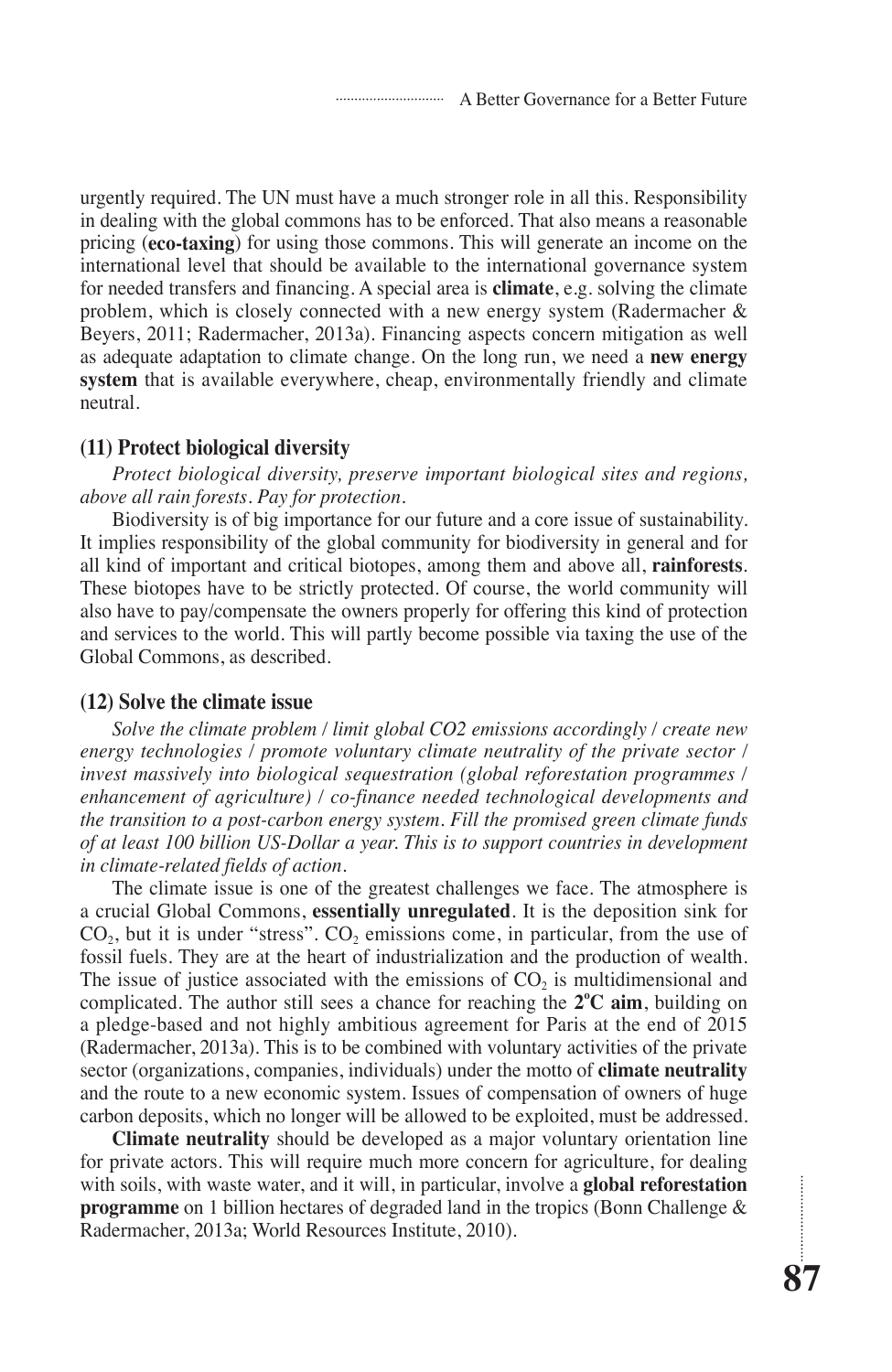# **Relation to other debates**

### **Limits to growth**

In the Club of Rome, there is a long debate concerning **limits to growth**  (Meadows et al., 1974; Randers, 2012). In the approach taken here, the limits to growth are consequences of the limits to the resource side and to the required social balance. If the proposed regime could be implemented, probably the result will be a **shrinking world population from 2050 onward**. There is every chance for more material growth in the sense of services and goods, where limitations will come from the sustainability requirement, as it is then incorporated into the global economic system, e.g. prices would finally tell the truth. As the use of the Global Commons will be taxed, and as all economic activities are taxed properly (eco-taxation), it will become possible to finance the required social transfer system, crucial for global and national balance. Hunger will be eliminated this way.

### **Total decoupling**

The issue of decoupling and total decoupling are incorporated massively. Because on the global level, prices are set right, i.e. they tell ecologically and (socially) the truth (von Weizsäcker et al., 2009). Also property rights for exploitation might be cancelled and compensated.

#### **Circular economy**

Proposals concerning a circular economy or cradle-to-cradle approaches need no explicit debate in the approach chosen in this paper. In a sense, it is also **not important whether the economy is circular or not** (Stahel, 2010). The important thing is that we achieve sustainability and that we can do with the resources we have without problems for the environment or social balance and that we achieve social balance and global peace. It is to be expected that in order to get there, the economy will have to become more circular. But this is then an issue of markets which will do this job, if prices tell the truth. I.e. there is little need for political intervention on the level of technological alternatives of this type.

### **Agriculture and feeding the world**

There is much debate now about the future of agriculture and whether we can feed all people. A related issue is **overcoming poverty** (Yunus, 1999; Yunus & Weber, 2009). In the approach taken, this is handled again via the constraints. The social security systems will give every person enough money to purchase sufficient amounts of food. So, there is no principal problem any more with hunger. It will also mean that there is a certain share of food then going to all people in a way, guaranteeing that no one will starve. This will happen, because poor people would essentially be willing to give the respective part of their **(transfer) income** for that purpose and the social systems would take care that the income even of very poor people is big enough for that purpose. The power of the agricultural system is great enough, too. Already today, **we could feed 13 billion people** as vegetarians (Radermacher, 2013b, 2014).

...............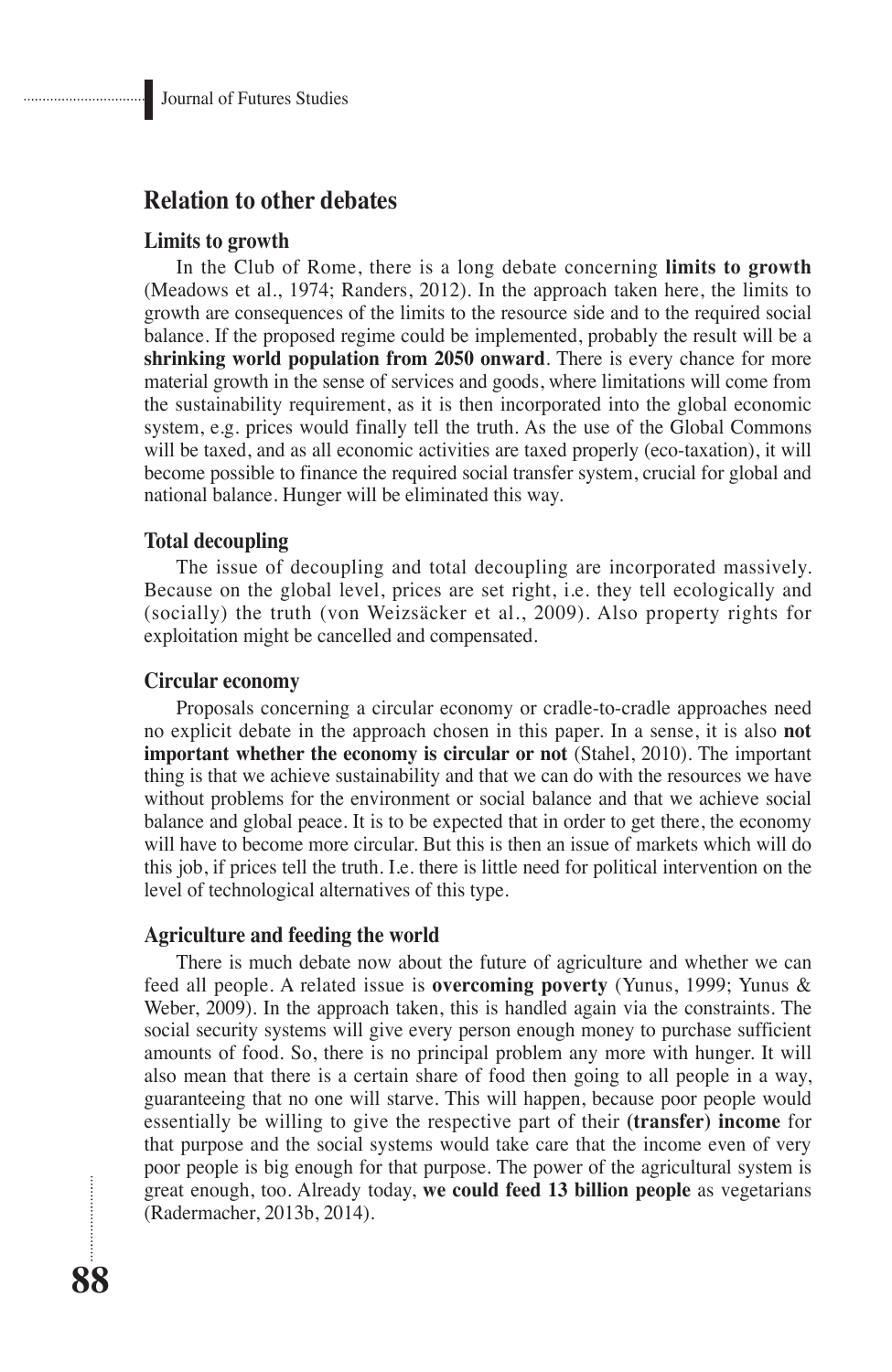### **Better agriculture and reforestation**

The link to **reforestation**, but also to agriculture from a CO<sub>2</sub> point of view, is coming from the constraints concerning climate (Biesalski, 2013; Radermacher, 2013a). The architecture of agriculture would have to be modified. Everybody would have enough food, while modifications would be such that concerning climate, agriculture would become much more climate-positive than it is today. This is in particular also true for cattle, if animals, much more than today, would essentially live on **grazing** and, by doing so, add to the formation of humus, thus taking  $CO<sub>2</sub>$ out of the atmosphere.

#### **The current debate concerning the future of jobs**

As a consequence of always more intelligent systems and Big Data, many high qualified and well-paid jobs might be lost without replacement. In other words, the **"race between education and technology"** would eventually be lost for education (Brynjolfsson & McAfee, 2014; Goldin& Katz, 2010). As a consequence, we might loose the **middle class**, while the 1 percent property owners might get even richer. In the regime described, this would not happen and we would not move to a global two-class society, as the income distributions will politically be kept within the efficient inequality range. Taxations and transfers will be done in a way that in the end we have a reasonable distribution of incomes, independent of the question to what extent people with certain kind of education and skills are economically needed in the job system. The balance parameter will handle that aspect. Among others, the 20 percent highest incomes should not have more than a 50 percent share of total income and not less than 35 percent, while the lower 80 percent of incomes should have in total at least 50 percent and at most a 65 percent share of total income. **Eventually, machines would be taxed**. This is a most crucial element of future regulation as described in this text. Luckily, a balance parameter is already now part of **OECD´s Better Life Index**.

The danger for the balance parameter coming from asymmetric property as described by Piketty (2014) is also handled, namely by having respective bandwidths for income and property as well. All this requires, however, adequate global political innovations, i.e. an adequate global governance.

## **Balancing the income and wealth distribution in the form of the so-called efficient inequality range**

It has by now become clear that balance of income is the crucial issue for good working societies (Herlyn, 2012; Kämpke, 2009; Kämpke, Pestel, Radermacher, 2003; Kämpke & Radermacher, 2015). The author was involved in debates on this issue in research projects of the European research programmes in cooperation with the Club of Rome (Pestel & Radermacher, 2003). The issue is found in more detail in (Radermacher, 2004b). Very interesting in this context is (Wilkinson, Pickett, 2010), but also the important book of Stiglitz (2012). Important contributions go back to Atkinson, in particular the so-called Atkinson Theorem (Atkinson, 1970; Atkinson 2015). More details can be found in (Herlyn, 2012; Kämpke & Radermacher, 2015). The issue reached society in general with the important book of Piketty (2014) but also with the shift of OECD, IWF and others from a market-radical point of view to the **promotion of a social and inclusive economy**. In the governance proposal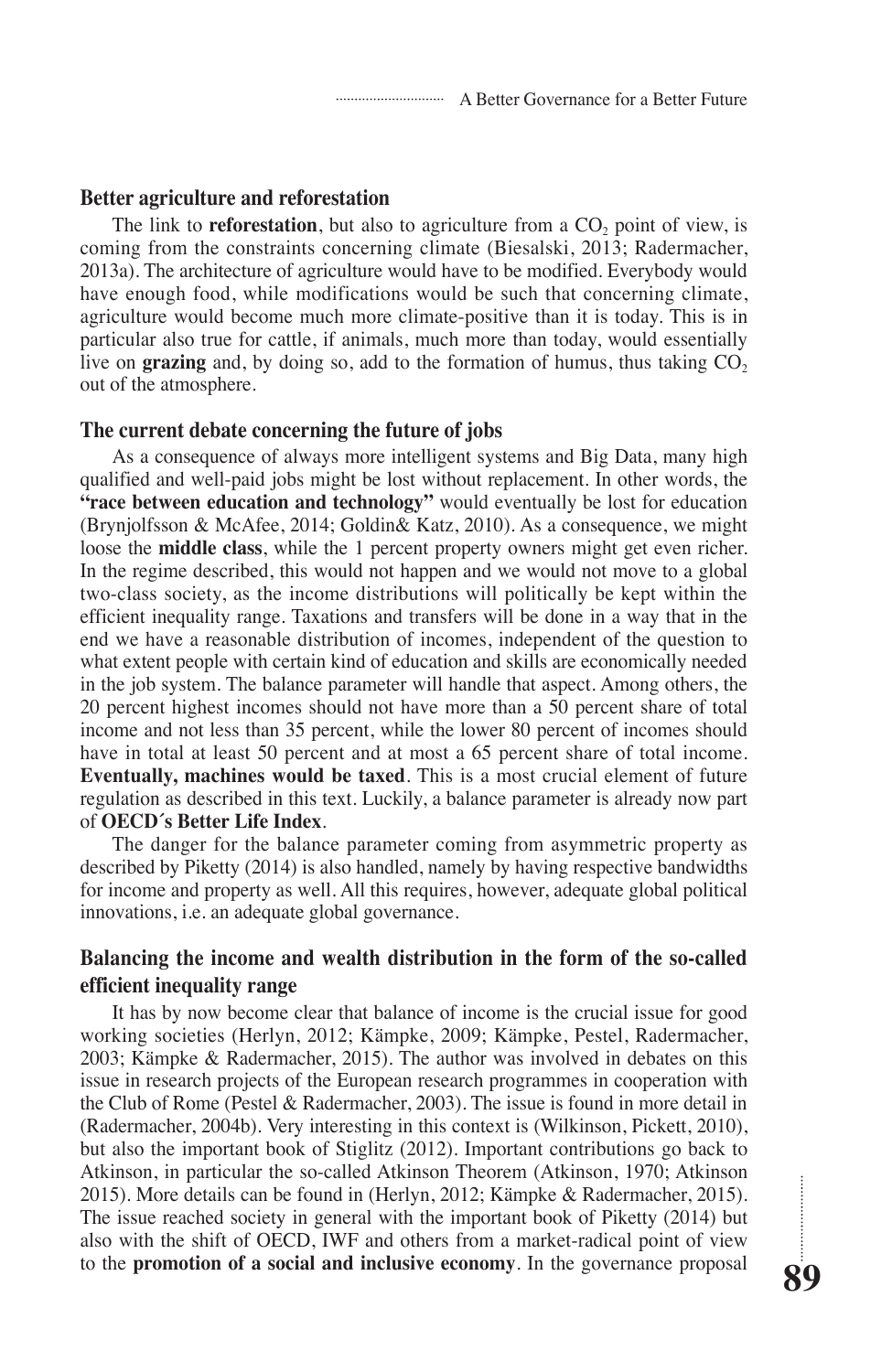made in this paper, balancing the income and the wealth distribution is probably the most crucial issue in this respect. It is in particular the instrument to deal with potentially very high losses of qualified jobs to always more intelligent machines.

### **Making property transparent and responsible**

The extreme accumulation of property in the hands of very few people, the resulting negative impacts on the proper balance of the income distribution, on the tax base of states, aggressive tax avoidance and others are all closely related to **huge intransparencies** in international economic activities, competition of states in prisoner´s dilemma-like situations among each other and inhomogeneous rulings between different states (Piketty, 2014; Stiglitz, 2012; Zucman, 2015). There is a "**black hole**" in international money transfers. 4000 million Dollars disappear each year (Eichhorn & Solte, 2015; Solte, 2007; Zucman, 2014). What is needed is to make property and ownership transparent, at least to state authorities. This is the proposal of Piketty (2014) and Zucman (2014), which points to an absolute must for a better future: legal protection for property only to the extent it is transparent to state authorities. Developments in ICT make it easier to implement this.

### **Correspondence**

F. J. Radermacher University of Ulm Research Institute for Applied Knowledge Processing (FAW/n) Forschungsinstitut für anwendungsorientierte Wissensverarbeitung/n (FAW/n), Lise-Meitner-Str. 9, 89081 Ulm, Germany Tel: +49(0)731-50-39100 Fax +49(0)731-50-39111 E-mail: radermacher@faw-neu-ulm.de; franz-josef.radermacher@uni-ulm.de

# **References**

**90**

- Atkinson, Anthony B. (1970). On the measurement of inequality. *J. Econ. Theory* 2, 244-263.
- Atkinson, Anthony B. (2015). *Inequality. What can be done?* Massachusetts, USA: Harvard University Press.
- Atkinson, Anthony B., & Brandolini, A. (2014). Unveiling the ethics behind inequality measurement: Dalton´s contribution to economics. *Working paper*. Oxford: Nuffield College.
- Biesalski, Hans Konrad. (2013). *Der verborgene Hunger Satt sein ist nicht genug*. Berlin, Heidelberg: Springer-Verlag.

Bonn Challenge. Retrieved on March 9, 2016, from http://www.bonnchallenge.org/

- Brynjolfsson, E., & McAfee, A. (2014). *The Second Machine Age Work, Progress and Prosperity in a Time of Brilliant Technologies*. New York: W. W. Norton & Company.
- Bummel, A. (2005, Mai). Internationale Demokratie entwickeln Für eine Parlamentarische Versammlung bei den Vereinten Nationen – Ein *Strategiepapier* des Komitees für eine demokratische UNO. Stuttgart, Germany: Horizonte Verlag.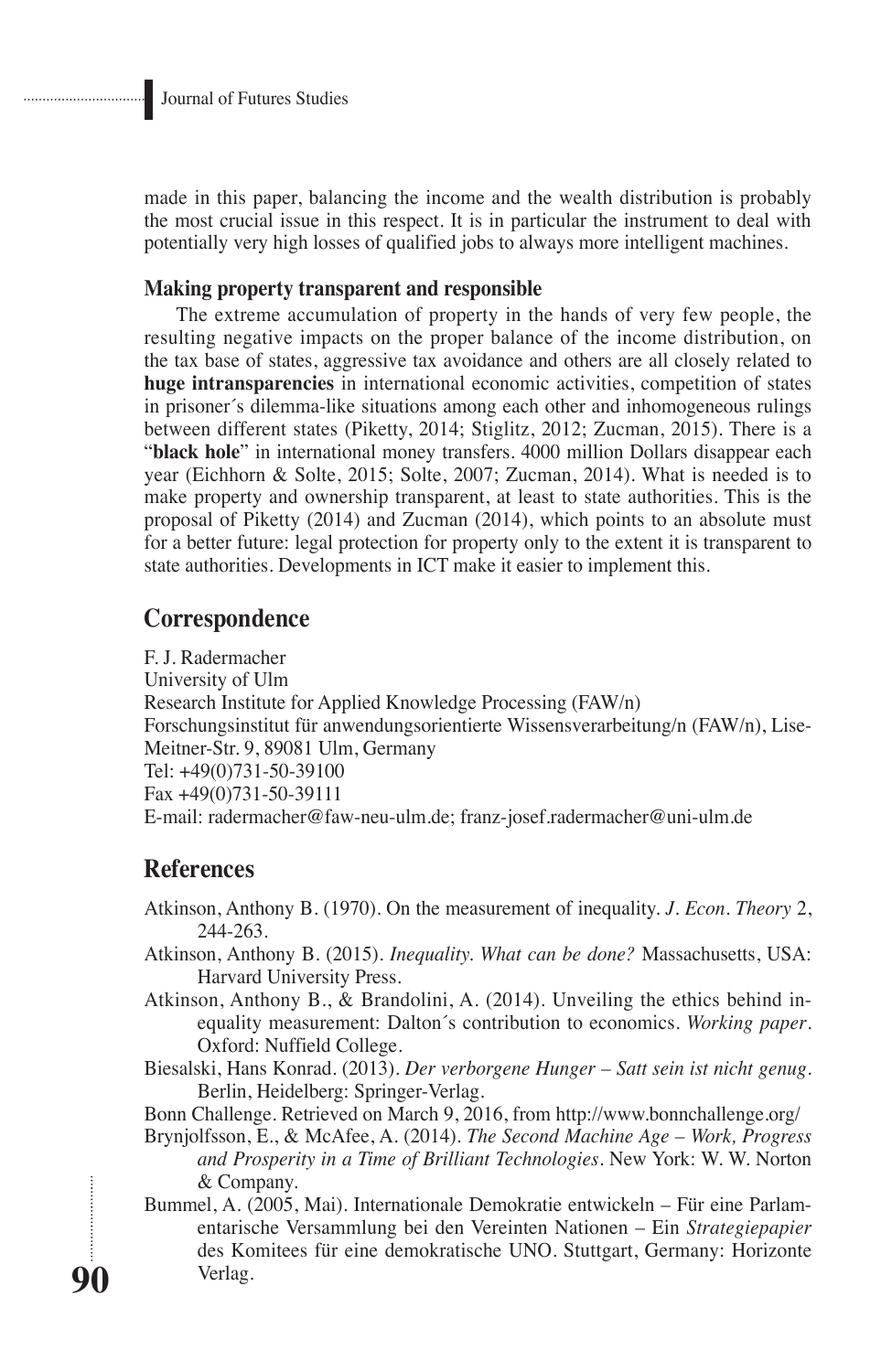A Better Governance for a Better Future

Daly, H. E. (2005). Economics in a full world. *Scientific American*, *293*(3), 100-107. Eichhorn, Wolfgang & Dirk Solte. (2015). *Swellmoney & sustainability: Unriddle* 

*our destiny*. Tutzing, Germany: Global Marshall Plan Initiative.

- Frey, Armin. (2008). *Zielerreichung internationaler Verträge Das Konzept Weltvertrag*. Baden, Germany: Nomos Verlag.
- Goldin, C., & L. F. Katz. (2010). *The Race between Education and Technology*. Cambridge, MA: Belknap Press.
- Herlyn, Estelle. (2012). *Einkommensverteilungsbasierte Präferenz- und Koalitionsanalysen auf der Basis selbstähnlicher Equity-Lorenzkurven – Ein Beitrag zur Quantifizierung sozialer Nachhaltigkeit*. Wiesbaden, Germany: Springer Gabler Verlag.
- Kämpke, Thomas. (2009). The use of mean values vs. medians in inequality analysis. *Journal of Economic and Social Measurement, 35*(1, 2), 43-62.
- Kämpke, T., Pestel, R., & Franz Josef Radermacher. (2003). A computational concept for normative equity. *European Journal of Law and Economics, 15*(2), 129-163.
- Kämpke, Thomas, & Franz Josef Radermacher. (2015). *Income Modeling and Balancing – A Rigorous Treatment of Distribution Patterns*. Switzerland: Springer Verlag.
- Kauppi, P.-N., Leinen, J., Watson, G., & Onesta, G. (2008). *The Case for Global Democracy – Advocating a United Parliamentary Assembly*. United Kingdom: Contract Printing.
- Küng, Hans. (2012). *Handbuch Weltethos Eine Vision und ihre Umsetzung*. München, Germany: Piper Verlag.
- Lakoff, G. (2004). *Don´t think of an Elephant! Know your Values and Frame the Debate.* Vermont: Chelsea Green Publishing.
- Mayer-Schönberger, V., & Cukier, K. (2013). *Big Data. A Revolution That Will Transform How We Live, Work and Think*. London: John Murray.
- Meadows, D., Meadows, D., Randers, J., & W. W. Behrens III. (1974). *The Limits to Growth. A Report to the Club of Rome´s Project on the Predicament of Mankind* (1st ed.). NY: Universe Books.
- OECD. (2014, October). Synthesis Report on Data-driven Innovation for Growth and Well-Being. Retrieved March 9, 2016, from http://www.oecd.org/sti/inno/ data-driven-innovation-interim-synthesis.pdf.
- Pestel, Robert, & Franz Josef Radermacher. (2003). Equity, Wealth and Growth: Why Market Fundamentalism Makes Countries Poor. *Manuscript* to the EU Project TERRA 2000, FAW.
- Piketty, Thomas. (2014). *Capital in the Twenty-First Century*. Cambridge, MA: The Belknap Press.
- Radermacher, Franz Josef. (2004a). *Global Marshall Plan / A Planetary Contract. For a Worldwide Eco-Social Market Economy*. Hamburg: Global Marshall Plan Foundation (ed.).
- Radermacher, Franz Josef. (2004b). *Balance or Destruction: Ecosocial Market Economy as a Key to Global Sustainable Development*. Vienna, Austria: Ökosoziales Forum Europa (ed.).
- Radermacher, Franz Josef, & Bert Beyers. (2011). *Welt mit Zukunft Die Ökosoziale Perspektive*. Hamburg, Germany: Murmann Verlag.
- Radermacher, Franz Josef. (2013a). Climate Policy after Doha Turning Obstacles

**91**